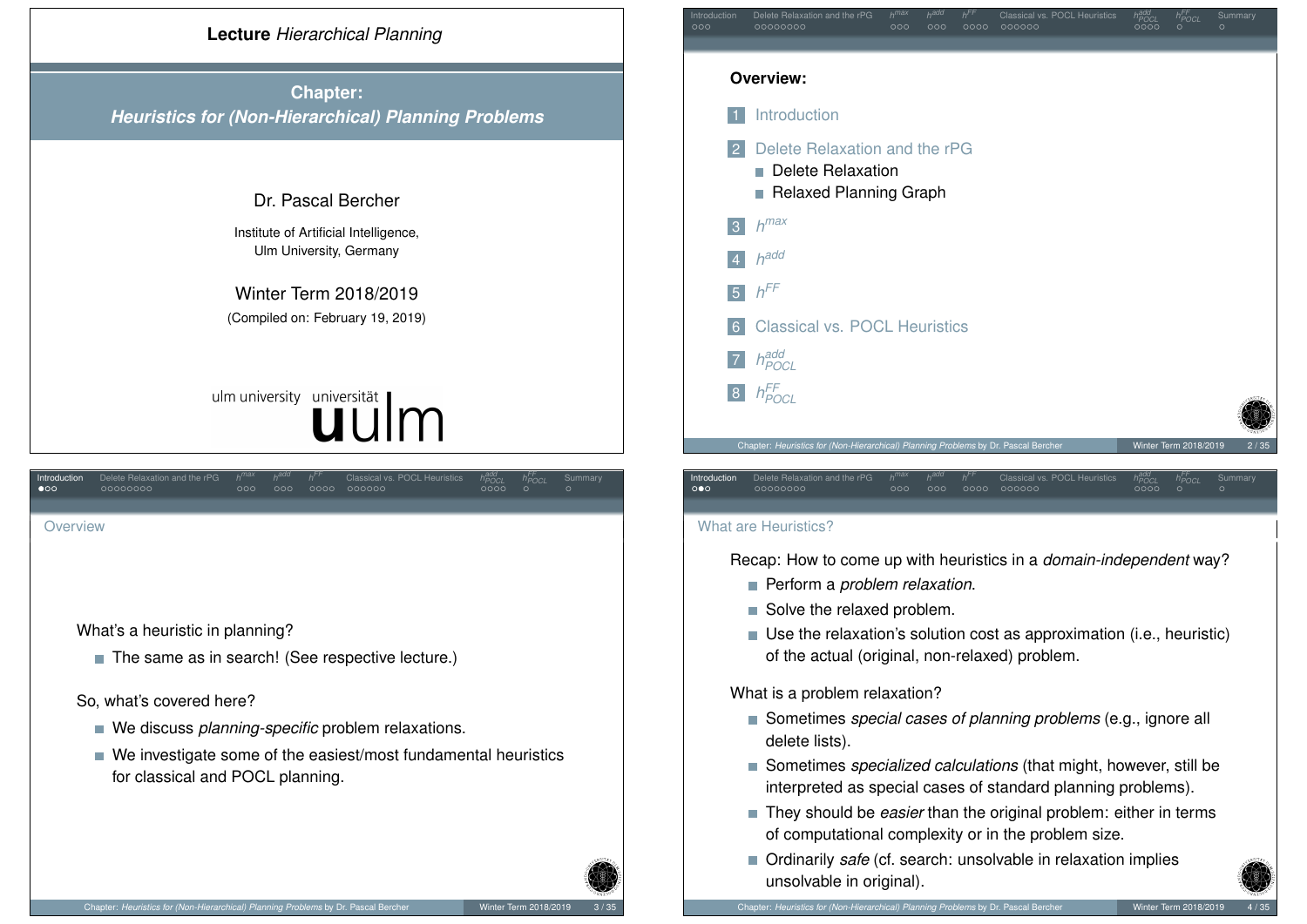

### Problem Relaxations for Planning

How to relax a STRIPS planning problem?

- $■$  Ignore the delete effects.  $→$  *Delete-relaxation heuristics*.
- Ignore an entire set of state variables.  $→$  *Abstraction heuristics*.
- Compute and exploit state variables (or actions) that have to be part of (or are contained in) any solution at some point.
	- → *Landmark-based heuristics*.
- $\blacksquare$  Estimate plan length by making relaxed assumptions on when a set of variables is regarded reachable. → *Critical path heuristics*.
- And many more!

Further reading: Malte Helmert and Carmel Domshlak. "Landmarks, Critical Paths and Abstractions: What's the Difference Anyway?" In: *Proc. of the 19th Int. Conf. on Automated Planning and Scheduling (ICAPS 2009)*. AAAI Press, 2009, pp. 162–169

Chapter: *Heuristics for (Non-Hierarchical) Planning Problems* by Dr. Pascal Bercher Winter Term 2018/2019

Introduction Delete Relaxation and the rPG *h* [Histori](#page-1-0)[cal](#page-2-0) [R](#page-3-0)emarks

> The *planning graph* is a data structure that was invented for a planning system called *GraphPlan*.

That planning system is *not* relevant for this course.

### *Note:*

<span id="page-1-0"></span>[In](#page-0-0)tro[duction](#page-1-0)

*Do not* think of a pink elephant right now! Rephrased: Please *do not* confuse *GraphPlan* with the *planning graph*!

The first is a *planning system* – the latter a *data structure*.

Further reading: Avrim L. Blum and Merrick L. Furst. "Fast Planning Through Planning Graph Analysis". In: *Artificial Intelligence* 90 (1997), pp. 281–300. DOI: [10.1016/S0004-3702\(96\)00](https://doi.org/10.1016/S0004-3702(96)00047-1)047-1



- The planning graph is a relaxed representation of the state and action space.
- $\blacksquare$  It exists with varying degrees of constraints (mutexes, representing which state variables may be true at the same time) making it more or less informed.
- $\blacksquare$  Here, we only cover the most relaxed form, which can be computed in polynomial time.
- $\blacksquare$  Its main purpose today:
	- Use it to ground a domain (covered later).
	- Used for relaxed reachability analysis ("Given a state *s*, is there (maybe) a course of actions that enables the application of action *a* afterwards?")
	- Basis for heuristics.  $\rightarrow$  Both for classical and POCL planning!

# Chapter: *Heuristics for (Non-Hierarchical) Planning Problems* by Dr. Pascal Ber

Introduction Delete Relaxation and the rPG *h FF* Delete Relaxation

Definitions, Delete Relaxation

### Definition (Delete-free and -relaxed Planning Problems)

- Let  $\mathcal{P} = \langle \textit{V}, \textit{A}, \textit{s}_\textit{I}, \textit{g} \rangle$  be a STRIPS planning problem.
	- It is called delete-free if for all  $a \in A$ ,  $del(a) = \emptyset$ .
	- Its delete-relaxation is the (delete-free) problem  $\langle V, A', s_l, g \rangle$ ,  $\mathsf{where} \ \mathsf{A}' = \{(\mathsf{pre}, \mathsf{add}, \emptyset, \mathsf{c}) \mid (\mathsf{pre}, \mathsf{add}, \mathsf{del}, \mathsf{c}) \in \mathsf{A}\}.$
	- $\rightarrow \ {\cal P}^+$  refers to the delete-relaxation of  ${\cal P}$  and
	- →  $h$ <sup>+</sup> refers to the perfect heuristic ( $h$ <sup>\*</sup>) for  $\mathcal{P}$ <sup>+</sup>.

*POCL h FF*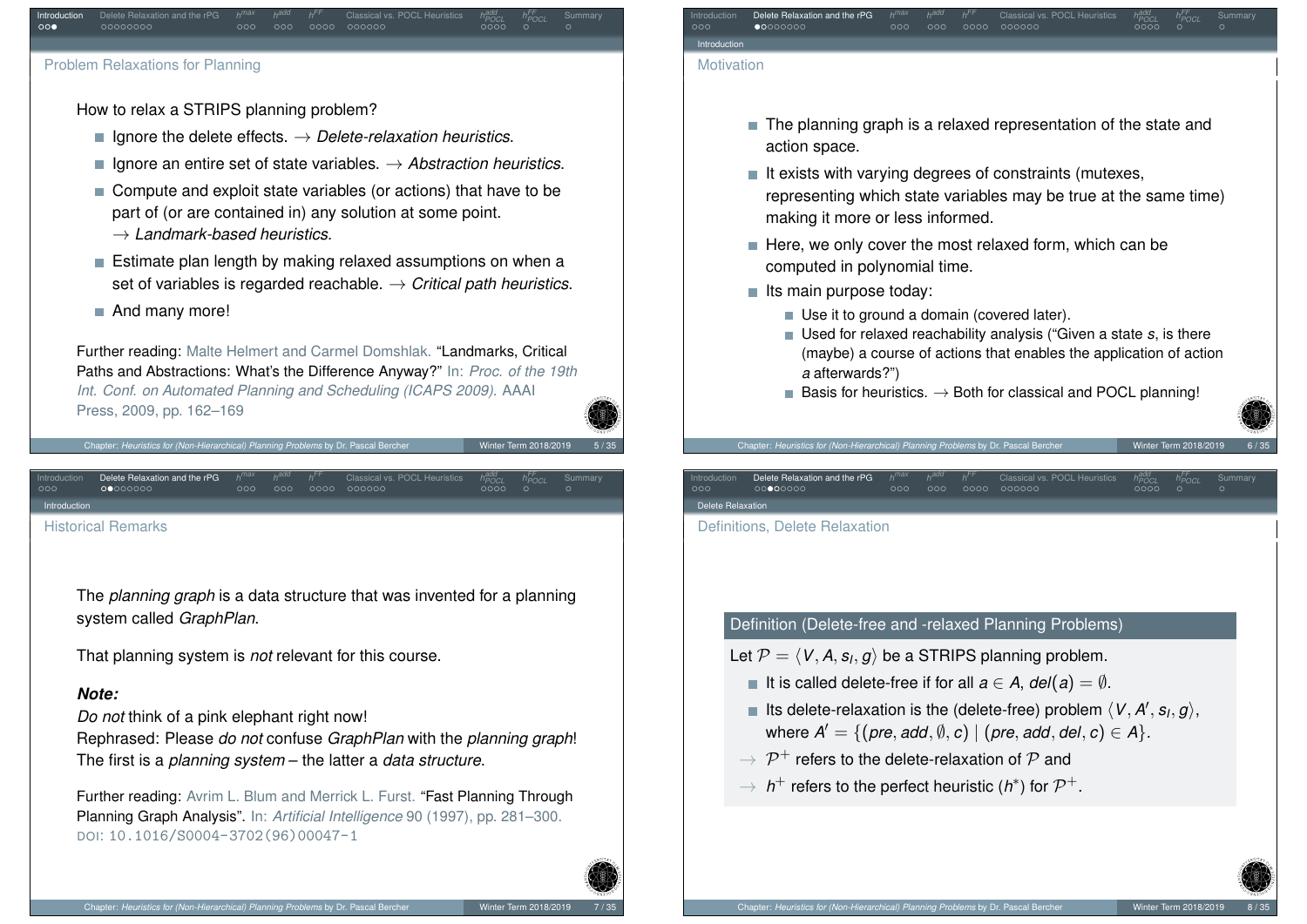<span id="page-2-0"></span>

Chapter: *Heuristics for (Non-Hierarchical) Planning Problems* by Dr. Pascal Bercher Winter Term 2018/2019

*FF*

*FF*

*POCL* Summary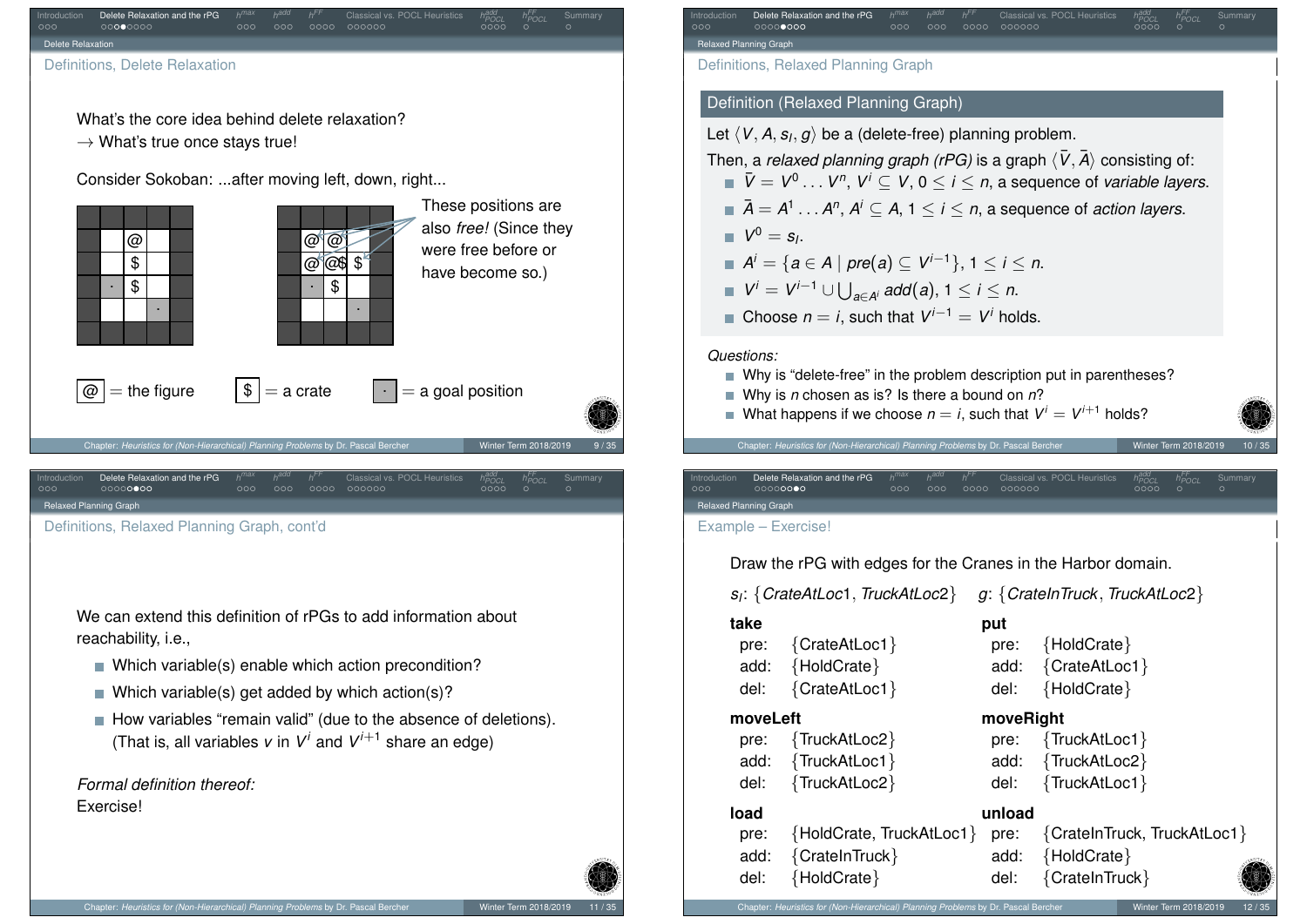<span id="page-3-0"></span>

# Chapter: *Heuristics for (Non-Hierarchical) Planning Problems* by Dr. Pascal Bercher Winter Term 2018/2019

*POCL h FF*

*FF*

*POCL* Summary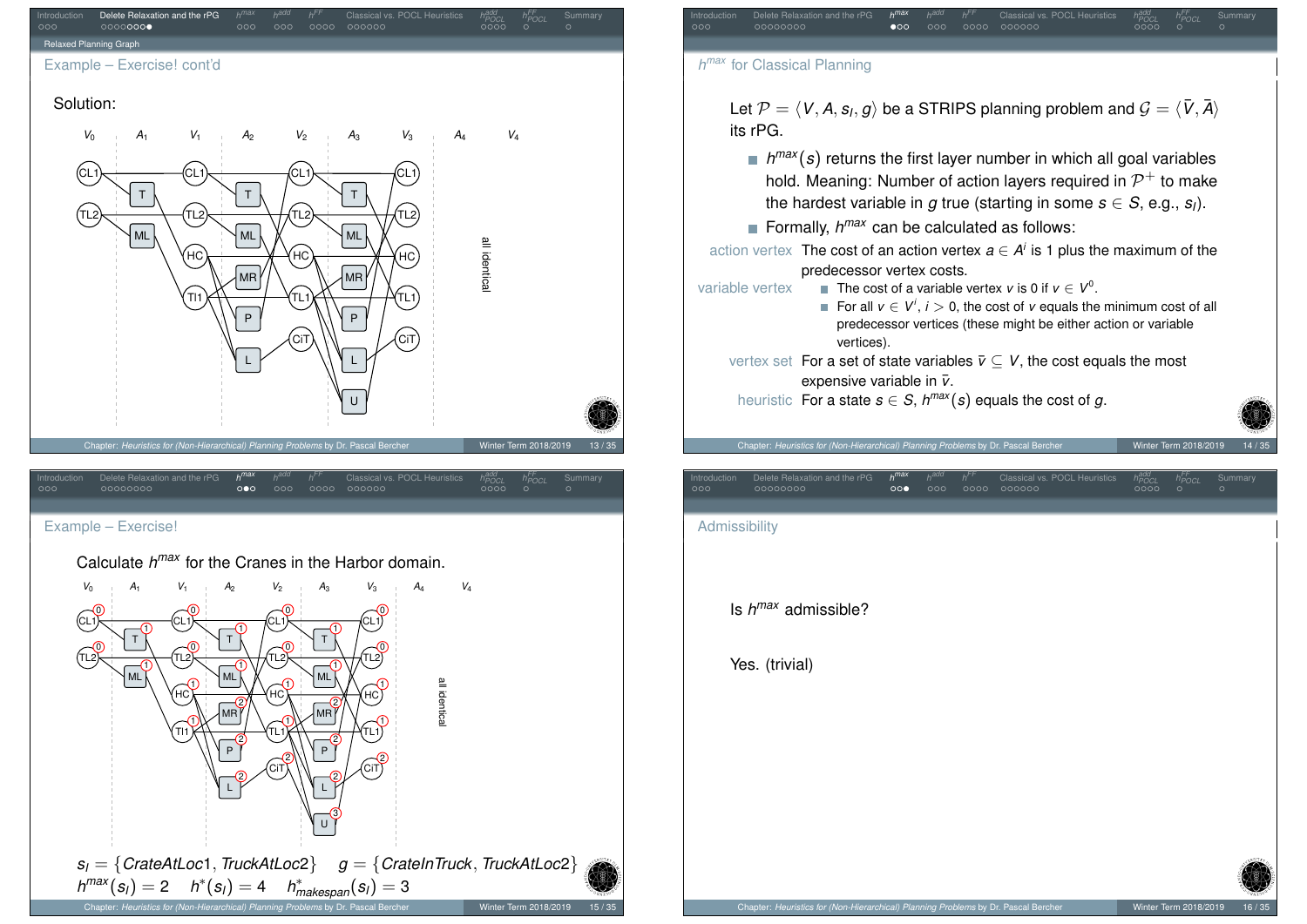<span id="page-4-0"></span>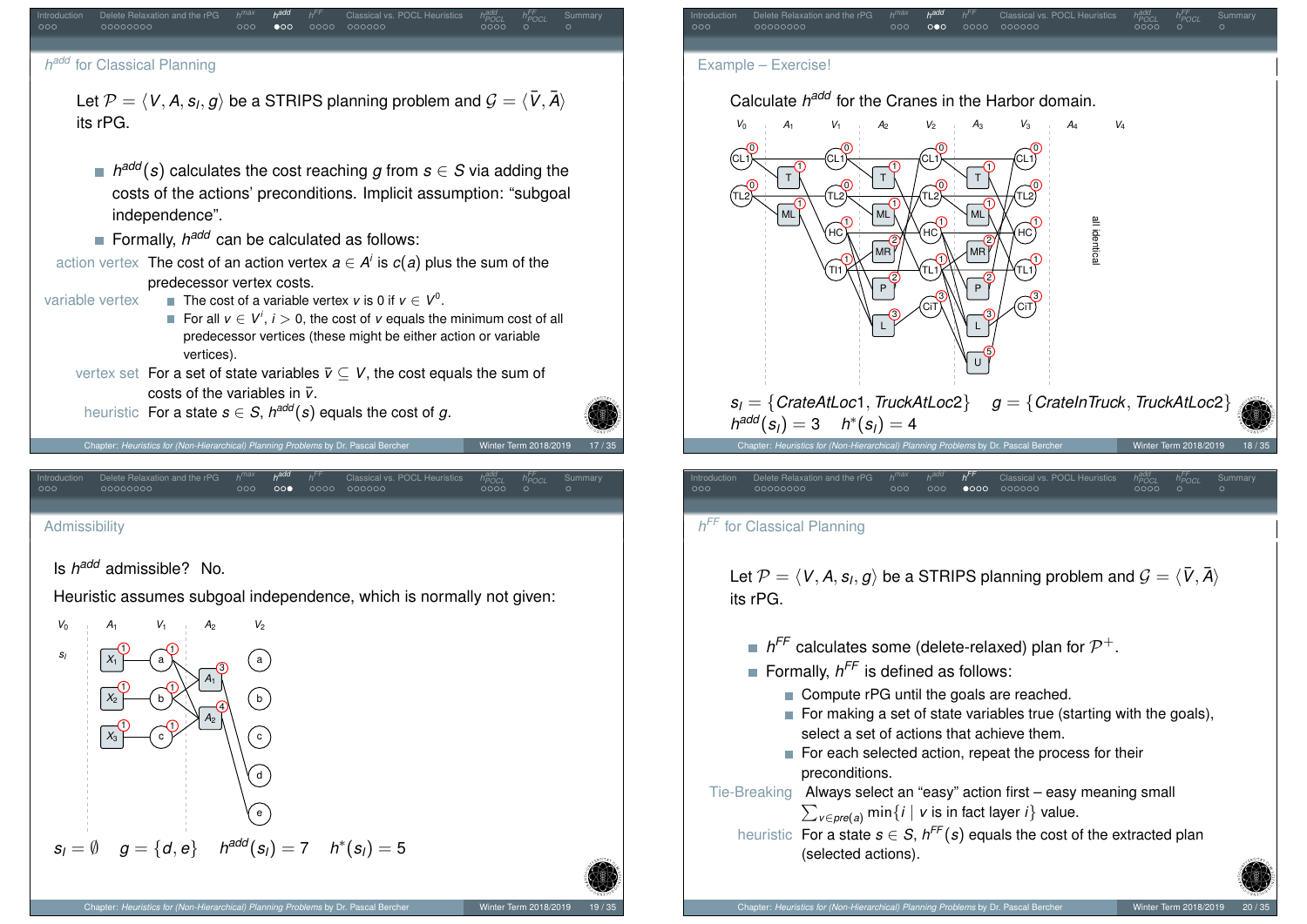<span id="page-5-0"></span>

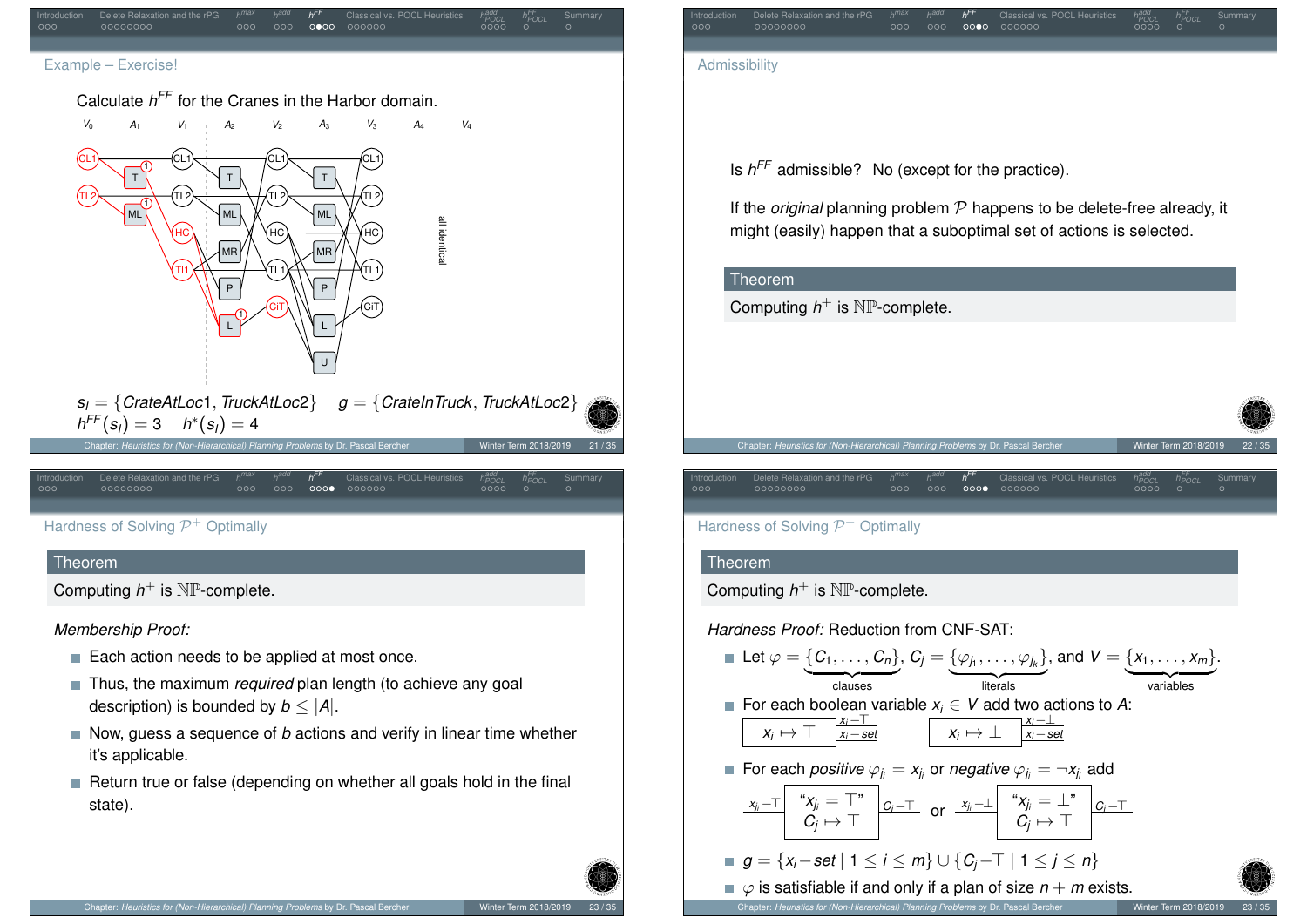### Introduction Delete Relaxation and the rPG *h FF* Classical vs. POCL Heuristics *h add POCL h FF* Literature so Far

Classical Heuristics, Literature

# Heuristics *h<sup>add</sup>* and planner HSP:

- Blai Bonet and Héctor Geffner. "Planning as Heuristic Search: New Results". In: *Proc. of the 5th Europ. Conf. on Planning: Recent Advances in AI Planning (ECP 1999)*. Springer, 1999, pp. 360–372
- **Patrik Haslum and Héctor Geffner. "Admissible Heuristics for Optimal Planning".** In: *Proc. of the 5th Int. Conf. on Artificial Intelligence Planning Systems (AIPS 2000)*. AAAI Press, 2000, pp. 140–149

# Heuristics *h max* , *h <sup>m</sup>* (not shown here), *h add* (recap)

**Patrik Haslum and Héctor Geffner. "Admissible Heuristics for Optimal Planning".** In: *Proc. of the 5th Int. Conf. on Artificial Intelligence Planning Systems (AIPS 2000)*. AAAI Press, 2000, pp. 140–149

# Heuristic *h FF* , planner FF, and *relaxed* planning graph:

■ Jörg Hoffmann and Berhard Nebel. "The FF Planning System: Fast Plan Generation Through Heuristic Search". In: *Journal of Artificial Intelligence Research (JAIR)* 14 (2001), pp. 253–302

Chapter: *Heuristics for (Non-Hierarchical) Planning Problems* by Dr. Pascal Be

<span id="page-6-0"></span>re so Fa

[Class](#page-6-0)[i](#page-1-0)[cal](#page-2-0) [vs](#page-3-0). POCL He[uris](#page-3-0)ti[cs](#page-4-0)

Introduction Delete Relaxation and the rPG *h*

### *Reminder Classical Planning:*

Classical planning heuristics take the *current state* as input and estimate the goal distance to some *goal state*.

### *POCL Planning:*

Here, there is neither a *current state* nor a goal description (it might be satisfied already). Instead, what do we have?  $\rightarrow$  Flaws!

*FF* Classical vs. POCL Heuristics *h*

*POCL h FF*





### *Reminder Classical Planning:*

Classical planning heuristics take the *current state* as input and estimate the goal distance to some *goal state*.

### *POCL Planning:*

Here, there is neither a *current state* nor a goal description (it might be satisfied already). Instead, what do we have?  $\rightarrow$  Flaws!



Literature so Far POCL Heuristics

So, how to compute heuristics for partial plans?

- Count *all* flaws.
- Count a *subset* of all flaws, e.g. the open preconditions called the *OC* heuristic (see Nguyen and Kambhampati).
- Via compilation:
	- Translate each search node into a linear program (see Bylander).
	- Translate each search node into a (new/altered) *classical* problem and use standard classical heuristics (see Bercher et al.).
- **Directly** *adapt* heuristics for classical planning:
	- **FF** heuristic  $\rightarrow$  *Relax* heuristic (see Nguyen and Kambhampati).
	- Add heuristic  $\rightarrow$  Add heuristic for POCL planning (see Younes and Simmons).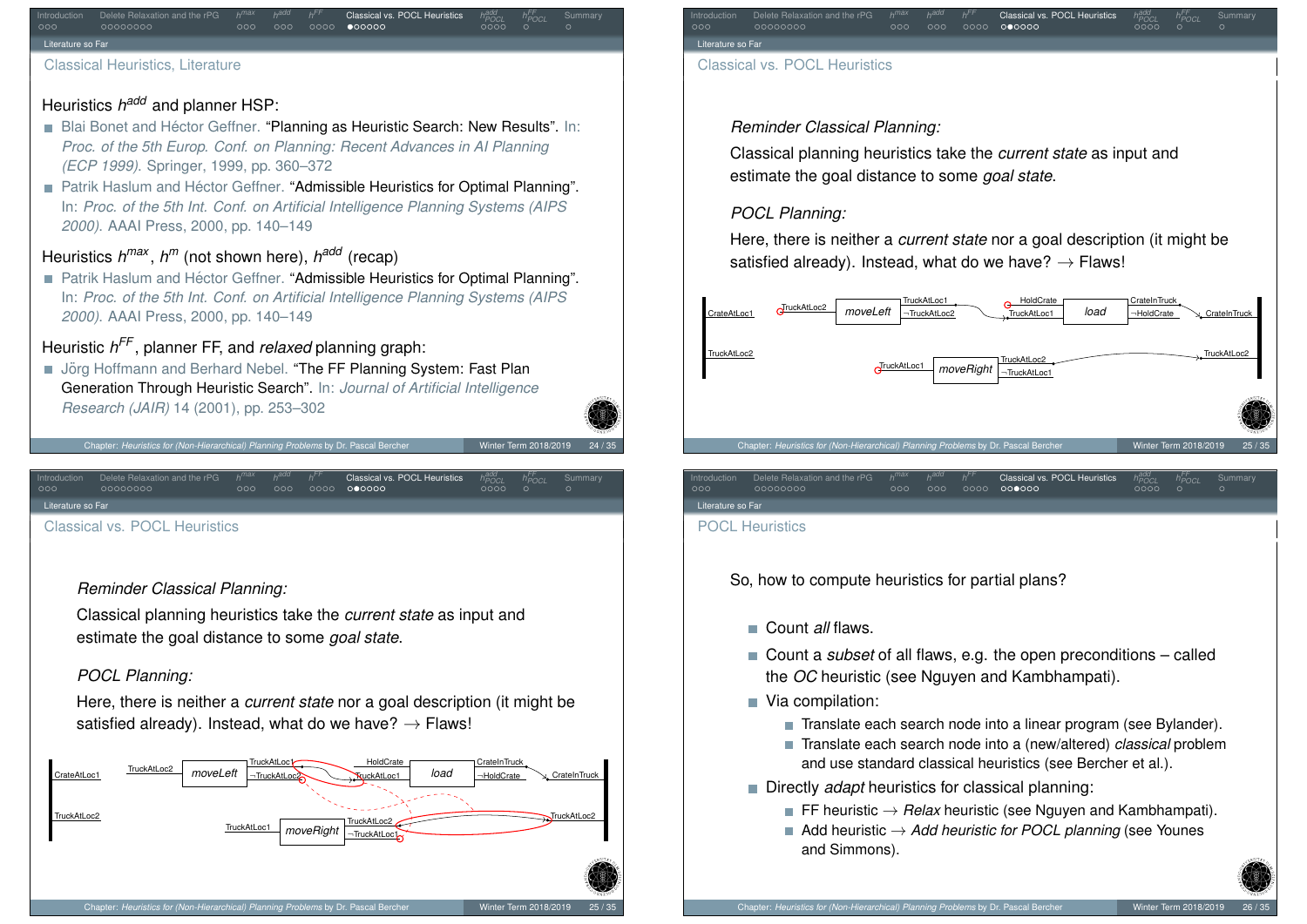<span id="page-7-0"></span>

### Introduction Delete Relaxation and the rPG *h FF* Classical vs. POCL Heuristics *h POCL h FF POCL* Summary Literature so Fa Adapting Classical Heuristics for POCL Planning

### *Again:*

Classical planning heuristics take the *current state* as input and estimate the goal distance to some *goal state*.

### *POCL Planning:*

Here, there is neither a *current state* nor a goal description – but a partial plan with flaws.

### *Now what?*

- What do we do? How to bring both worlds together?
- $\rightarrow$  Use the partial plan's initial state as initial state of heuristic.
- $\rightarrow$  Use the the open (i.e., unprotected) preconditions as goal state.

 $0000$ 

Chapter: *Heuristics for (Non-Hierarchical) Planning Problems* by Dr. Pascal Bercher Winter Term 2018/2019 28 / 35

- Let  $\langle V, A, s_l, g \rangle$  be a STRIPS planning problem.
	- Then, let  $h^{\textit{add}}_g(s)$  be the *classical* Add heuristic estimating the goal distance from some state  $s \in S$  to the goals  $q$ . (In contrast to the last section, we now made the goals *g* explicit in the sub script.)
	- Then, with *h add POCL*(*P*) we refer to the *Add Heuristic for POCL Planning* that estimates the goal distance from some current partial plan  $P$  to some solution plan. It is defined as  $h_G^{\mathsf{add}}(\boldsymbol{s}_l),$ where *G* is the set of open preconditions of *P*.

*add POCL h FF*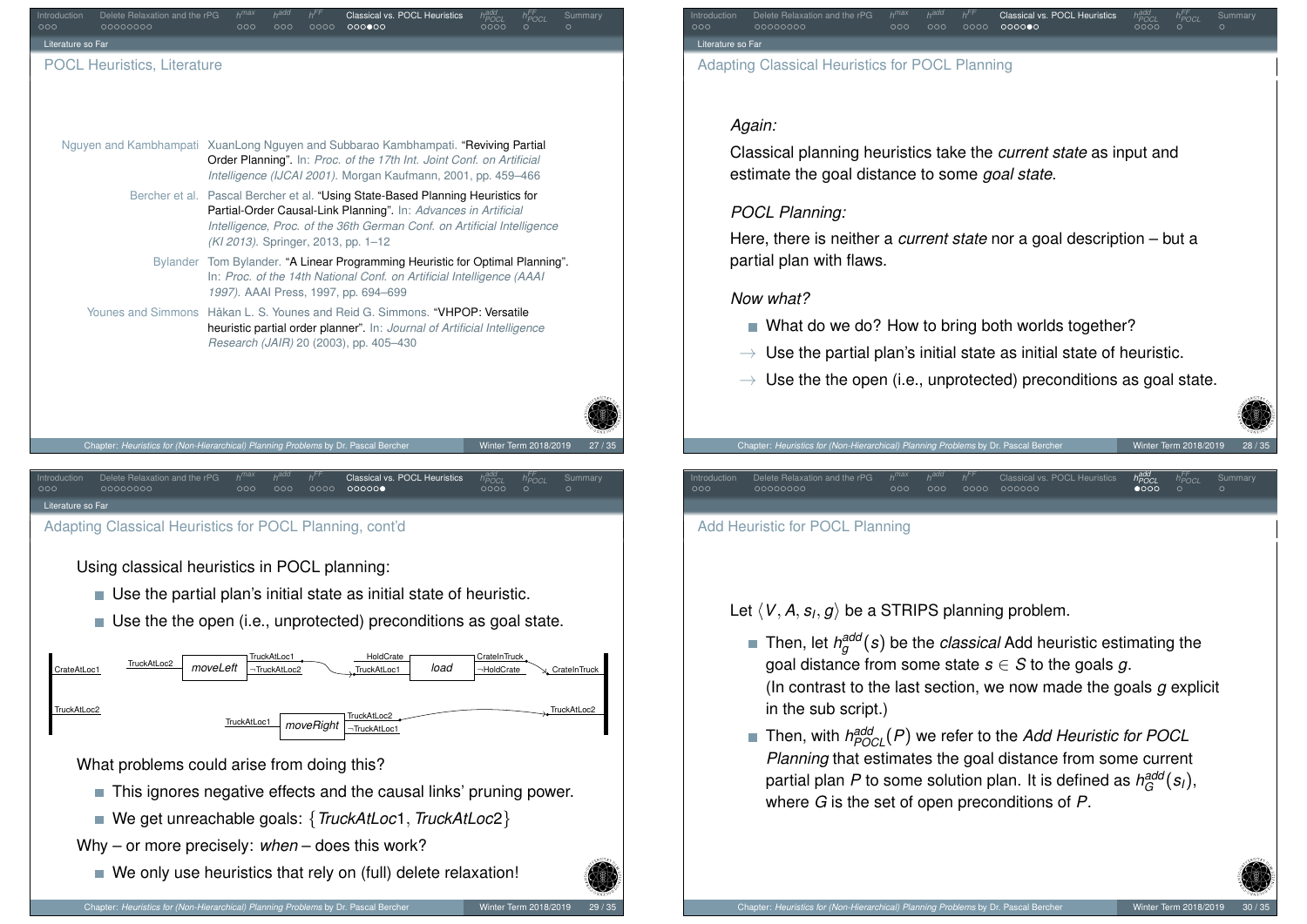

Let  $\langle$   $V,$  *A*,  $s$ *I*,  $g$  $\rangle$  be a STRIPS planning problem.

- Then, let  $h^{\textit{add}}_g(s)$  be the *classical* Add heuristic estimating the goal distance from some state  $s \in S$  to the goals g. (In contrast to the last section, we now made the goals *g* explicit in the sub script.)
- Then, with *h add*−*r POCL* (*P*), *P* = (*PS*, ≺, *CL*), we refer to the *Add Heuristic for POCL Planning Reusing Actions* that estimates the goal distance from some current partial plan *P* to some solution plan. It is defined as  $h_G^{\textit{add}}(s_l)$ , where  $G$  is a subset of open preconditions of *P*, i.e.,  $G = \{v \mid (v, ps) \text{ is an open precondition}$ of *P* and there is no plan step  $ps' \in PS$  with  $v \in add(ps')$  such that  $\prec \cup \{ (ps',ps) \}$  is a strict partial order}.